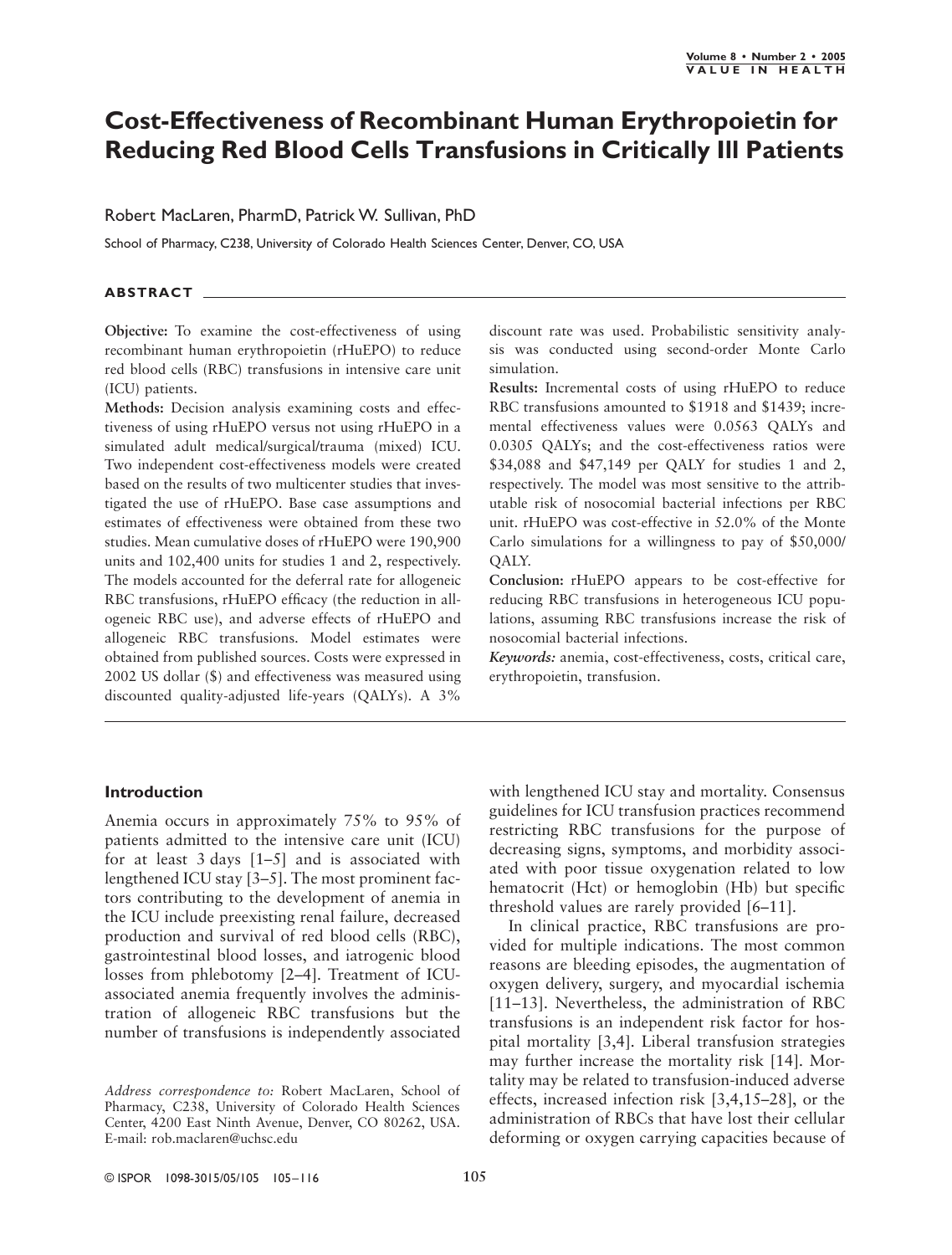prolonged storage [6,29,30]. The deleterious effects, the limited supply of RBC transfusions, and the costs associated with RBC transfusions have caused transfusion practices to be reevaluated [7,31], necessitating the exploration of alternative therapeutic and preventive strategies for ICU-associated anemia.

Recombinant human erythropoietin (rHuEPO) is a promising pharmacological approach for treating and preventing ICU-associated anemia and reducing the number of RBC transfusions. The proinflammatory cytokines, interleukin  $(IL)-1\beta$  and tumor necrosis factor (TNF)- $\alpha$ , directly suppress bone marrow production of reticulocytes [1,32] and have restrictive effects on reticulocytosis by inhibiting erythropoietin production at the nuclear level [33,34]. In addition, interferon (IFN)- $\beta$ , IFN- $\gamma$ , and TNF- $\alpha$  blunt erythropoietin response at the level of the receptor on RBC precursor cells [35]. Therefore, inhibited erythropoietin production and reduced erythropoietin response contribute to ICU-associated anemia. The results of prospective studies have demonstrated that early administration of rHuEPO to critically ill patients increases reticulocyte counts and reduces RBC transfusion requirements [36–41]. Some institutions are using rHuEPO in critically ill patients to reduce RBC transfusion requirements [42]. The acquisition cost of rHuEPO is very expensive, however, and it is unclear whether the concomitant reduction in RBC transfusion requirements offsets other possible significant downstream costs. A rudimentary cost analysis included in the discussion of one study suggests that using rHuEPO to prevent anemia may produce cost savings depending on the rHuEPO dosage regimen and relative reduction in RBC transfusions [38]. To date,

comprehensive economic models examining the cost-effectiveness of using rHuEPO in an ICU population are nonexistent. The purpose of this study was to assess the cost-effectiveness of rHuEPO for preventing RBC transfusions in critically ill patients using the results of two previously published clinical trials [38,39].

# **Methods**

# *Decision Analysis*

Decision analysis was used to model the costs and effectiveness of utilizing rHuEPO for reducing and possibly preventing RBC transfusions in an adult medical/surgical/trauma (mixed) ICU from a societal perspective (Fig. 1). Two independent costeffectiveness models were created based on the results of two multicenter clinical trials that investigated the use of rHuEPO for the prevention of RBC transfusions (one model for each study) [38,39]. These two studies were chosen because they represent the largest trials enrolling mixed ICU patients and they used methods of high quality. The search strategy to identify these two studies has been previously described [43]. Two models were created because the methodologies of the two studies differ substantially. The primary decision node of both models was whether or not to use rHuEPO. The clinical pathway within the models depicted patients receiving or not receiving allogeneic RBC transfusions and the associated adverse effects of rHuEPO and RBC transfusions. The immediate and lifetime costs for each intervention were modeled using estimates from the published literature. All costs are expressed in 2002 US dollars (\$) using an annual discount rate of 3%. The analysis adhered to



**Figure I** Decision analysis of utilizing rHuEPO for reducing RBC transfusions. ICU, intensive care unit; rHuEPO, recombinant human erythropoietin; RBC, red blood cell; ADR, adverse drug reaction; DVT, deep venous thrombosis; ALI, acute lung injury; HR; hemolytic reaction; FR, febrile reaction; UTI, urinary tract infection; HTLV, human T-cell lymphotrophic virus; HIV, human immunodeficiency virus; HB, hepatitis B; HC, hepatitis C; \*Same as RBC (No rHuEPO); † Same as Nonfatal (ALI); ‡ Same as FR (Nonfatal).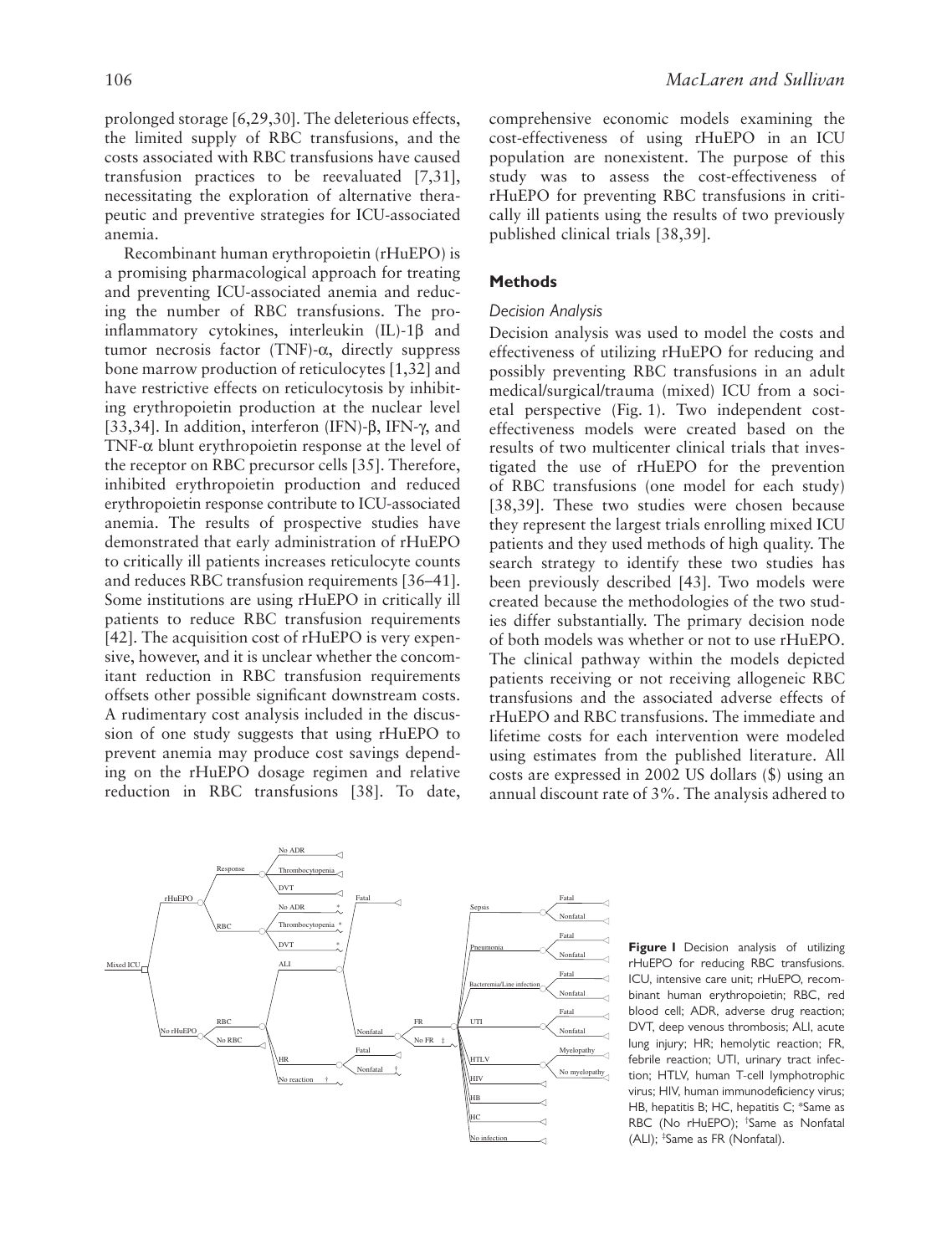the recommendations of the Panel on Cost-Effectiveness in Health and Medicine [44]. The models were constructed using decision analysis software (DATA Professional, TreeAge Software, Inc, Williamston, MA, 2003) and Microsoft Excel software (Microsoft Corporation, Redmond, WA, 2000). Primary output parameters of the models were expected costs, expected effectiveness (discounted quality-adjusted life-years [QALYs]), and incremental cost-effectiveness.

## *Model Assumptions*

For the base case analyses, the profiles of two mixed ICU patient cohorts were simulated from the two multicenter studies [38,39]. Both studies investigated patients of 18 years old or above already in the ICU for 2 or more days with an additional expected ICU stay of 3 or more days. Study 1 enrolled 54% male with an average age of 60 years and the majority of patients having primary diagnoses relating to respiratory illnesses [38] whereas study 2 enrolled 61.9% male with an average age of 51 years and the majority of patients having primary diagnoses relating to trauma or surgery [39]. The rHuEPO dosage regimens modeled were 23,000 units administered subcutaneously for 8.3 doses, daily for the first 5 days then every other day, and 40,000 units administered subcutaneously every week for 2.56 doses based on studies 1 and 2, respectively [38,39]. The doses and number of doses are weighted means extracted from the two studies. Both studies initiated rHuEPO when Hct fell below 38%. Iron was administered enterally at a daily elemental dose of 150 mg as generic liquid ferrous sulfate.

The models accounted for the following factors: the deferral rate for allogeneic RBC transfusions, rHuEPO efficacy, the reduction in allogeneic blood use, and adverse effects of rHuEPO and allogeneic RBC transfusions. The only clinically relevant benefit of using rHuEPO demonstrated in both studies was a reduction in transfusion requirements [38,39]. In study 1, 55% of patients in the no rHuEPO group required 6.93 RBC units per patient and 45% of patients in the rHuEPO group required 4.61 RBC units per patient [38]. In study 2, 60.4% of patients in the no rHuEPO group required 4.98 RBC units per patient and 50.5% of patients in the rHuEPO group required 4.85 RBC units per patient [39]. Transfusions were administered according to clinical judgment in study 1 and to maintain an Hct of 27% in study 2 [38,39].

The 2002 average wholesale price for rHuEPO was discounted 15% to reflect the average institutional contract in the United States, resulting in a cost of \$0.0119 per unit [45]. Including the costs associated with administration (pharmacy and nursing time), concurrent enteral iron administration, and a baseline erythropoietin serum concentration, the total cost of rHuEPO therapy was \$2561 for study 1 and \$1508 for study 2 [38,39]. The cost of administering a unit of RBC included the costs associated with blood collection (including donor time) and storage, typing, screening, crossmatching, nurse administration, and follow up laboratory determination of Hct and was estimated at \$297. These estimates were based on published data from different sources that were consistent between reports [46–48]. We did not assume universal leucodepletion because it is unclear whether this practice alters the outcome of critically ill patients [49,50].

The adverse effects of rHuEPO considered were deep venous thrombosis (DVT) and thrombocytopenia with attributable occurrence rates of 3% [46– 48] and 7.5% [38] and associated direct costs of \$4599 [51-53] and \$2896 [54], respectively. Adverse effects of allogeneic RBC transfusions considered were acute lung injury (ALI); hemolytic reaction (HR); febrile reactions (FR); viral infections including human immunodeficiency virus (HIV), hepatitis B (HB), hepatitis C (HC), and human T-cell lymphotrophic virus (HTLV); and bacterial infections including sepsis, pneumonia, bacteremia, and urinary tract infections (Table 1) [3,6,15,55–62]. The nosocomial bacterial infection rates for patients not requiring RBC transfusions (baseline infection rates) were 0.15%, 1.23%, 0.54%, and 0.69% for sepsis, pneumonia, bacteremia, and urinary tract infections, respectively [15]. The attributable risk of developing a nosocomial bacterial infection from RBC transfusion was 0.5 per unit RBC, based on previous research delineating the increased risk of nosocomial infection associated with RBC transfusion in critically ill patients [15]. Therefore, the attributable risk of each specific infection per course of therapy was calculated according to the following equation: (baseline rate of specific infection)  $\times$  0.5  $\times$  (number of RBC units).

#### *RBC Transfusion Threshold*

A recent study showed that restricting transfusion administration to maintain Hct above approximately 21% was safe and may reduce mortality compared with administering transfusions to keep Hct above approximately 30% [14]. This study reduced the number of transfusions by 54% and the number of patients receiving a transfusion by 33%.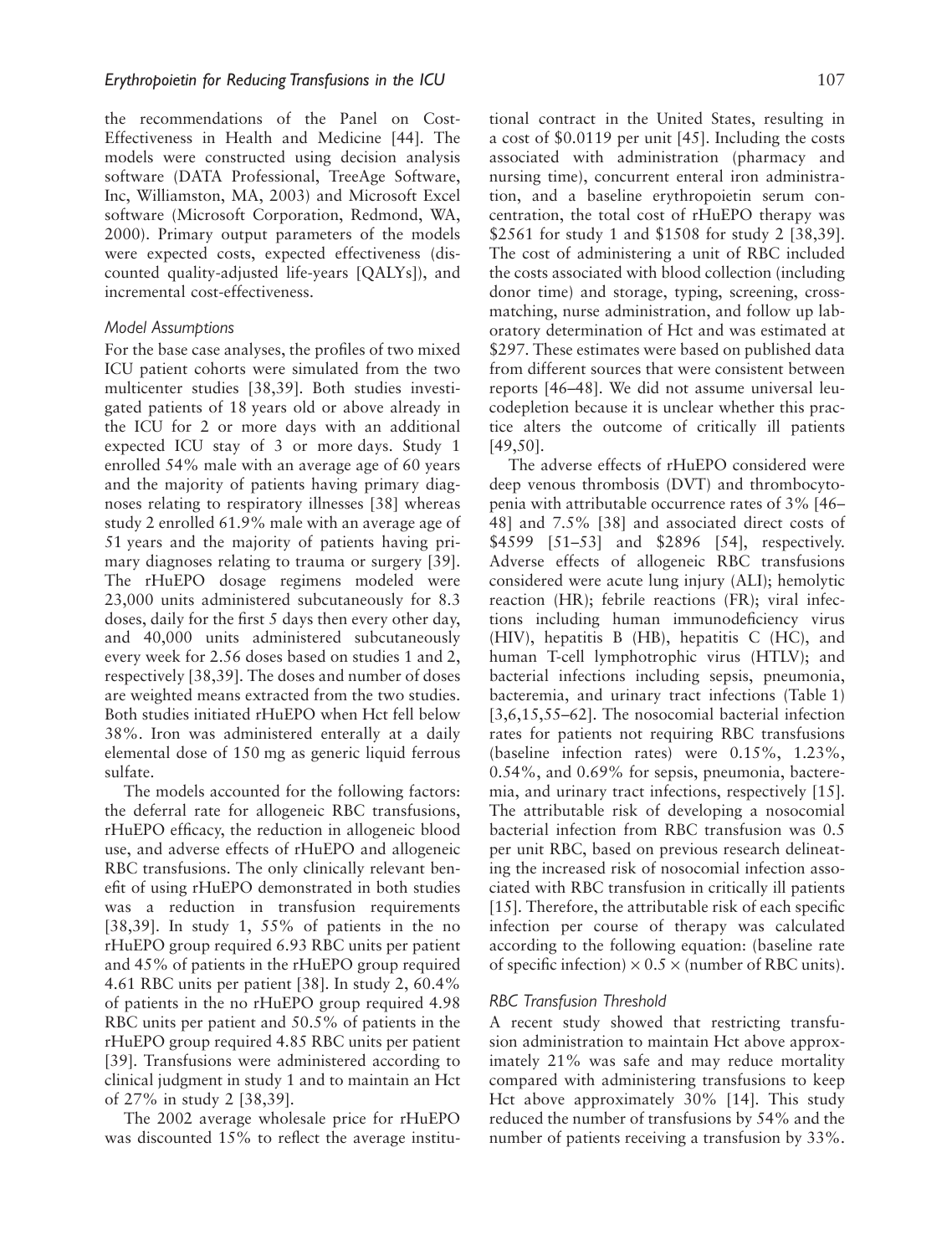| <b>RBC</b> transfusion<br>outcome | Incidence<br>$[3,6,15,55-62]$   | Cost<br>estimate/event<br>$[46 - 48, 56 - 62]$ | Quality-adjusted<br>life-years<br>(stat)<br>$[38,63-65]$ | Quality-adjusted<br>life-years<br>(study 2)<br>$[39,63-65]$ |
|-----------------------------------|---------------------------------|------------------------------------------------|----------------------------------------------------------|-------------------------------------------------------------|
| Acute lung injury                 | $2 \times 10^{-4}$ /RBC unit    | \$6,180                                        | 10.56                                                    | 15.16                                                       |
| Fatal                             | $0.001$ /event                  |                                                |                                                          |                                                             |
| Acute hemolytic reaction          | $2.5 \times 10^{-6}$ /RBC unit  | \$1,779                                        | 10.56                                                    | 15.16                                                       |
| Fatal                             | $0.268$ /event                  |                                                |                                                          |                                                             |
| Febrile reaction                  | 0.01/RBC unit                   | \$169.53                                       | 10.56                                                    | 15.16                                                       |
| Viral infections                  |                                 |                                                |                                                          |                                                             |
| <b>HIV</b>                        | $2.75 \times 10^{-6}$ /RBC unit | \$63,272                                       | 7.52                                                     | 9.82                                                        |
| Hepatitis B                       | $1.87 \times 10^{-5}$ /RBC unit | \$12,209                                       | 9.12                                                     | 13.09                                                       |
| Hepatitis C                       | $2.0 \times 10^{-5}$ /RBC unit  | \$27,204                                       | 9.54                                                     | 13.70                                                       |
| <b>HTLV</b>                       | $2.25 \times 10^{-6}$ /RBC unit |                                                | 10.56                                                    | 15.16                                                       |
| Myelopathy                        | $0.04$ /event                   | \$14,632                                       | 10.10                                                    | 14.70                                                       |
| <b>Bacterial infections</b>       |                                 |                                                |                                                          |                                                             |
| Sepsis*                           | 0.5/RBC unit                    | \$16,667                                       | 6.59                                                     | 9.46                                                        |
| Fatal                             | $0.376$ /event                  |                                                |                                                          |                                                             |
| Pneumonia*                        | 0.5/RBC unit                    | \$12,375                                       | 7.39                                                     | 10.61                                                       |
| Fatal                             | $0.30$ /event                   |                                                |                                                          |                                                             |
| Bacteremia*                       | 0.5/RBC unit                    | \$42,143                                       | 6.91                                                     | 9.91                                                        |
| Fatal                             | $0.346$ /event                  |                                                |                                                          |                                                             |
| Urinary tract*                    | 0.5/RBC unit                    | \$663                                          | 10.56                                                    | 15.16                                                       |

#### **Table 1** Adverse effects of RBC transfusions

\*Actual infection risk per course of therapy calculated according to the following equation: (baseline rate of specific infection) × 0.5 × (number of RBC units) [15].<br>HIV, human immunodeficiency virus; HTLV, human T-cell l

The transfusion thresholds used in the current costeffectiveness analyses were weighted mean Hcts of approximately 27.3% and 25.7% for studies 1 and 2, respectively. To determine whether using an Hct of 21% as the transfusion threshold alters the costeffectiveness of rHuEPO, we conducted a separate sensitivity analysis, incorporating the lower transfusion Hct threshold and the transfusion-sparing results of the restrictive transfusion study.

#### *Quality-Adjusted Life-years*

QALYs were calculated independently for each study based on the mean age and sex distribution of the study population [38,39]. To derive baseline QALYs for the respective ICU cohorts, the qualityadjusted life expectancy (QALE) of the matching age and sex population in the United States was adjusted by the mortality rate and the annual utility decrement corresponding to mixed ICU populations [63–65]. For an ICU population, the cumulative fatality rate at 12 months post hospital discharge was 25% and the average EQ-5D tariff (utility) was 0.62 for subsequent years. For those who survived 12 months post hospital discharge (75%), we assumed the life expectancy of a male and female to be 80 and 83 years of age, respectively [63]. The resulting discounted QALE (reported as QALYs) were 10.56 QALYs for the cohort in study 1 [38] and 15.16 QALYs for study 2 [39] (Table 1). In the studies used to estimate utility decrement, approximately 55% of patients were male with a mean age of 54 years [64,65]. Similar to the two rHuEPO studies used in this analysis, the majority of primary diagnoses of one study related to respiratory illnesses [65] whereas the majority of primary diagnoses of the other study related to trauma or surgery [64]. The long-term utility impacts of ALI or acute hemolytic reaction were assumed to be negligible and surviving patients were assumed to have similar post ICU utilities as patients without these reactions.

Early and late morbidities were considered with all viral transmissions. Patients with HIV infection were assumed to follow a disease progression of 4 phases based on previously published research: patients in phase 1 are HIV infected, but there is no impact on utility for 9 years; patients in phase 2 have an estimated utility of 0.76 for 4 years; patients in phase 3 have an estimated utility of 0.65 for 1 years; and patients in phase 4 have an estimated utility of 0.62 for 1 years before dying of acquired immunodeficiency syndrome (AIDS) [66]. These estimates were applied to the age and sexadjusted life expectancy of ICU patients and resulted in 7.52 QALYs for study 1 and 9.82 QALYs for study 2 for patients infected with HIV due to RBC transfusions.

QALYs for patients infected with HB, HC and HTLV-induced myelopathy were calculated using previously published evidence of the impact on utility and survival [47,67,68]. QALYs for HB, HC and HTLV-induced myelopathy for studies 1 and 2 were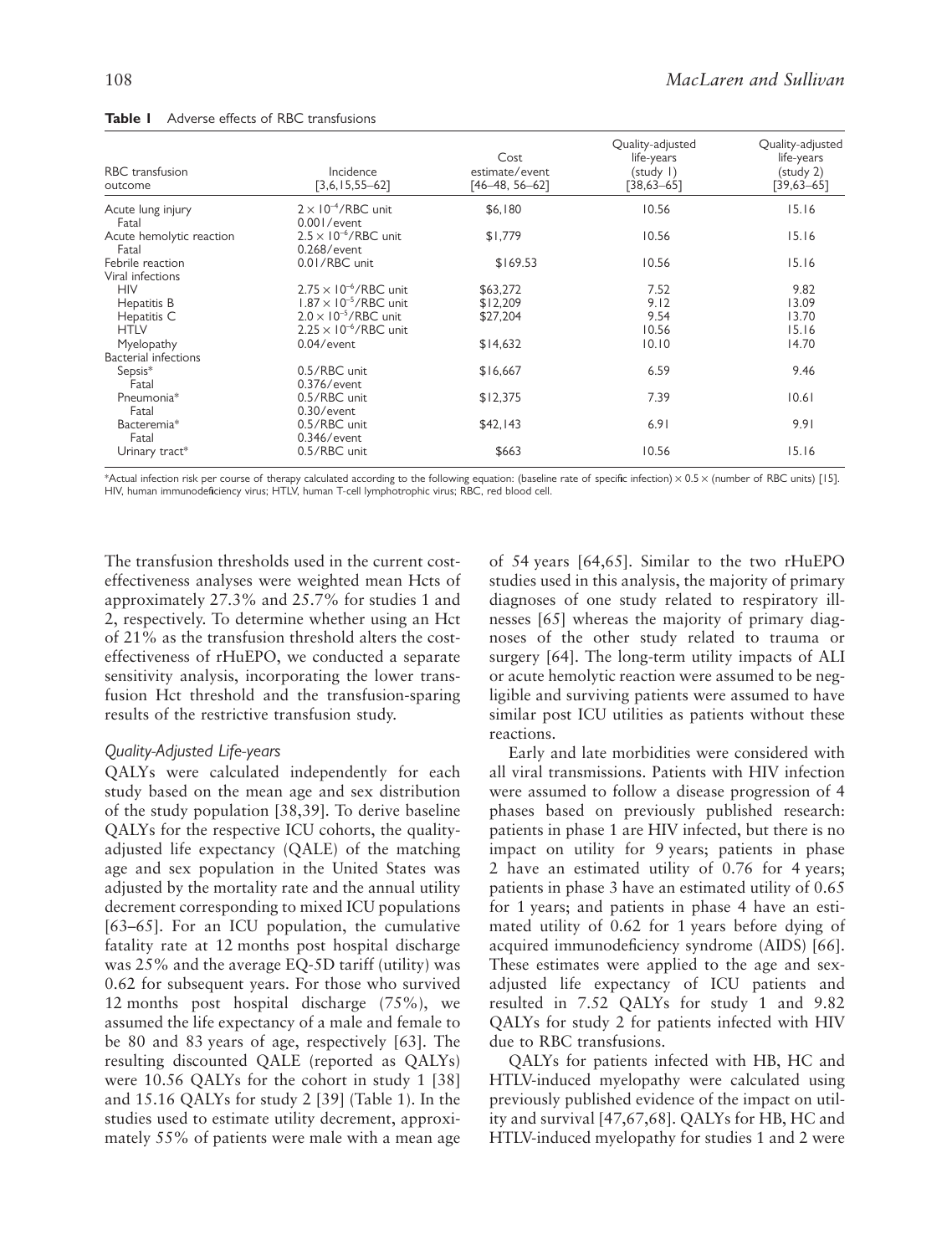|                                                                                                            | No rHuEPO<br>(staty) | rHuEPO<br>(stat)            | No rHuEPO<br>(staty 2) | rHuEPO<br>(study 2)         |
|------------------------------------------------------------------------------------------------------------|----------------------|-----------------------------|------------------------|-----------------------------|
| $Cost($ \$)<br>Incremental cost $(\$)$                                                                     | 1928                 | 3.846<br>1.918              | I.595                  | 3.034<br>1.439              |
| Effectiveness (QALY)<br>Incremental effectiveness (QALY)<br>Incremental cost-effectiveness ratio (\$/QALY) | 10.4365              | 10.4928<br>0.0563<br>34.088 | 15.0035                | 15.0340<br>0.0305<br>47.149 |

| <b>Table 2</b> Cost-effectiveness of base cases |
|-------------------------------------------------|
|                                                 |

QALY, quality-adjusted life-year.

9.12 and 13.09 QALYs; 9.54 and 13.70 QALYs; and 10.10 and 14.70 QALYs, respectively. Because of the acute nature of nosocomial bacterial infections, the utility impact was assumed to be negligible and surviving patients were assumed to have similar post ICU utilities as patients without bacterial infections. Therefore, decrements in QALYs for bacterial infections were based solely on decreased survival. QALYs for sepsis, pneumonia, and bacteremia for studies 1 and 2 were 6.59 and 9.46 QALYs; 7.39 and 10.61 QALYs; and 6.91 and 9.91 QALYs, respectively. It was assumed that survival and utility were not influenced by the development of urinary tract infections or rHuEPO-induced adverse effects (DVT and thrombocytopenia).

#### *Sensitivity Analyses*

Univariate sensitivity analyses were conducted by varying each input parameter by  $\pm 15\%$  from the base case value to identify the individual variables with the greatest impact on the model results. Comprehensive threshold analyses were conducted for parameters identified as having the greatest impact on model results.

To more comprehensively examine the inherent uncertainty in the assumptions underpinning the model, a probabilistic sensitivity analysis using a second-order Monte Carlo simulation was conducted [69]. Incidence, cost, utility and effectiveness parameters were assigned a probability distribution incorporating the estimates from both studies and reflecting the feasible range of values that each input parameter could realize. The simulation then drew one value from each distribution simultaneously and calculated cost and effectiveness pairs. This process was repeated 10,000 times to provide a range of possible values given the specified probability distributions. Probabilities, incidence rates, and utilities were assumed to follow a beta distribution because they are normally distributed but restricted to take on values between zero and one. Estimates of mean cost were assumed to follow either a gamma distribution or, when large enough to ensure positive values, a normal distribution, although individual estimates of cost are typically not normally distributed, estimates of mean cost are normally distributed [69].

# **Results**

#### *Cost-Effectiveness Estimates*

For the base case analysis of studies 1 and 2, the incremental costs of using rHuEPO to prevent RBC transfusions were \$1918 and \$1439 and incremental effectiveness values were 0.0563 QALYs and 0.0305 QALYs, respectively (Table 2). The resulting cost-effectiveness ratios were \$34,088 and \$47,149 per QALY for studies 1 and 2, respectively. The incremental costs per allogeneic RBC unit avoided were \$827 and \$11,072, respectively. Incorporating the restrictive transfusion study into the model resulted in an incremental cost of \$2086 and an incremental effectiveness of 0.0143 QALYs for a cost-effectiveness ratio of \$145,455 per QALY.

#### *Sensitivity Analyses*

The results of the univariate sensitivity analyses revealed that the attributable risk of developing a nosocomial bacterial infection per RBC unit (assumed baseline rate of 0.5) was the most important driver of incremental cost-effectiveness for both studies. Threshold analysis demonstrated that using rHuEPO was cost-effective for a willingness to pay of \$50,000 per QALY if the attributable risk of nosocomial infection per unit of RBC is >0.36 and  $>0.46$  in study 1 (Fig. 2) and study 2 (Fig. 3), respectively. Univariate alteration of all other parameters had little impact on the results of the model. Even if the occurrence rates of viral infections are assumed to be nonexistent, as would be the case if viral blood screening was flawless, the cost-effectiveness ratio does not exceed \$47,246 per QALY. For both studies, rHuEPO is cost-effective only if RBC transfusions are associated with nosocomial bacterial infections even if the price per unit of rHuEPO is reduced by 100% (in addition to the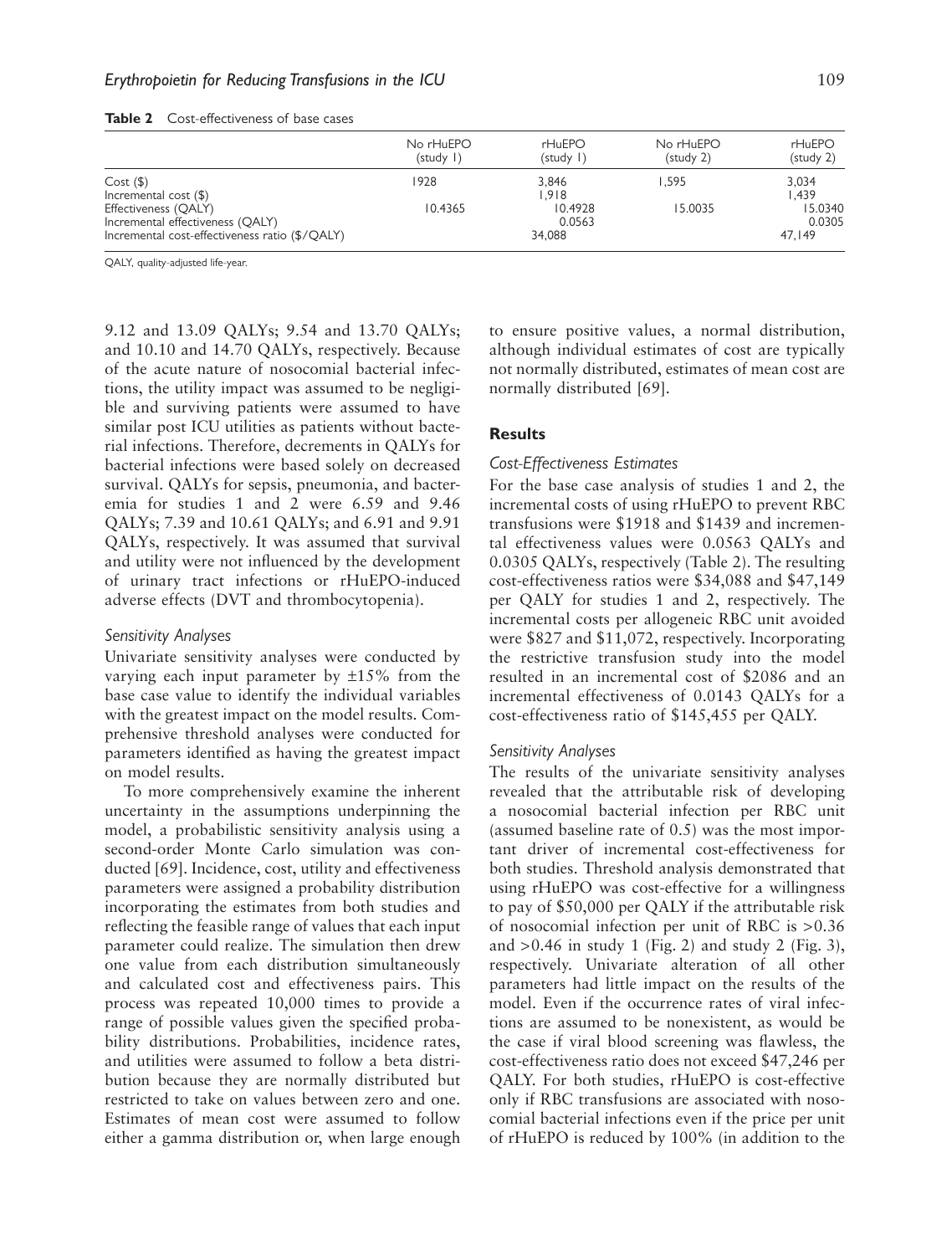

**Figure 2** Threshold sensitivity analysis of model 1 (study 1): impact of varying attributable risk of nosocomial infection per RBC unit on incremental cost-effectiveness (\$/QALY). Assumed baseline rate is 0.5 and the threshold analysis demonstrated rHuEPO was cost-effective for a willingness to pay of \$50,000 per QALY if the attributable risk of nosocomial infection per unit of RBC is >0.36. rHuEPO, recombinant human erythropoietin; RBC, red blood cell.

price per unit, there are costs associated with administering rHuEPO—Fig. 4). This result is due primarily to the fact that, absent an increased risk of nosocomial infection due to RBC transfusion, the incremental effectiveness of rHuEPO is negligible. Varying the cost per unit of rHuEPO changes the threshold at which the attributable risk of bacterial infection is cost-effective (Fig. 4).

The 95% range of all input variables gives the credible interval of values from the 2.5th and 97.5th percentiles of the 10,000 second-order Monte Carlo simulations (Table 3). Incremental cost varied from \$130 to \$3594 and incremental effectiveness ranged from -0.0099 to 0.1638 QALYs. The costeffectiveness of each of the 10,000 cost and effec-



Attributable risk of nosocomial infection / unit RBC

**Figure 3** Threshold sensitivity analysis of model 2 (study 2): impact of varying attributable risk of nosocomial infection per RBC unit on incremental cost-effectiveness (\$/QALY). Assumed baseline rate is 0.5 and the threshold analysis demonstrated rHuEPO was costeffective for a willingness to pay of \$50,000 per QALY if the attributable risk of nosocomial infection per unit of RBC is >0.46. rHuEPO, recombinant human erythropoietin; RBC, red blood cell.



**Figure 4** Bivariate sensitivity analysis varying the attributable risk of nosocomial bacterial infections per unit of RBC and the cost (\$) per unit of rHuEPO by ±100%. The dashed lines represent the base case assumptions (\$0.0119/rHuEPO unit and risk of infection of 0.50). Points above the diagonal line are cost-effective for a willingness to pay of \$50,000 per QALY. RBC, red blood cell; rHuEPO, recombinant human erythropoietin.

tiveness pairs depends on its location relative to the willingness to pay line. Overall, rHuEPO was costeffective in 52.0% of the Monte Carlo simulations. If \$100,000 per QALY is used as the willingness to pay threshold, rHuEPO is cost-effective in 72% of the simulations (Fig. 5). Given the specifications of the distributions of the input parameters in the model, these percentages may be interpreted more generally as the probability that rHuEPO is costeffective at the respective willingness to pay thresholds [70].



**Figure 5** Cost-effectiveness (CE) acceptability curve.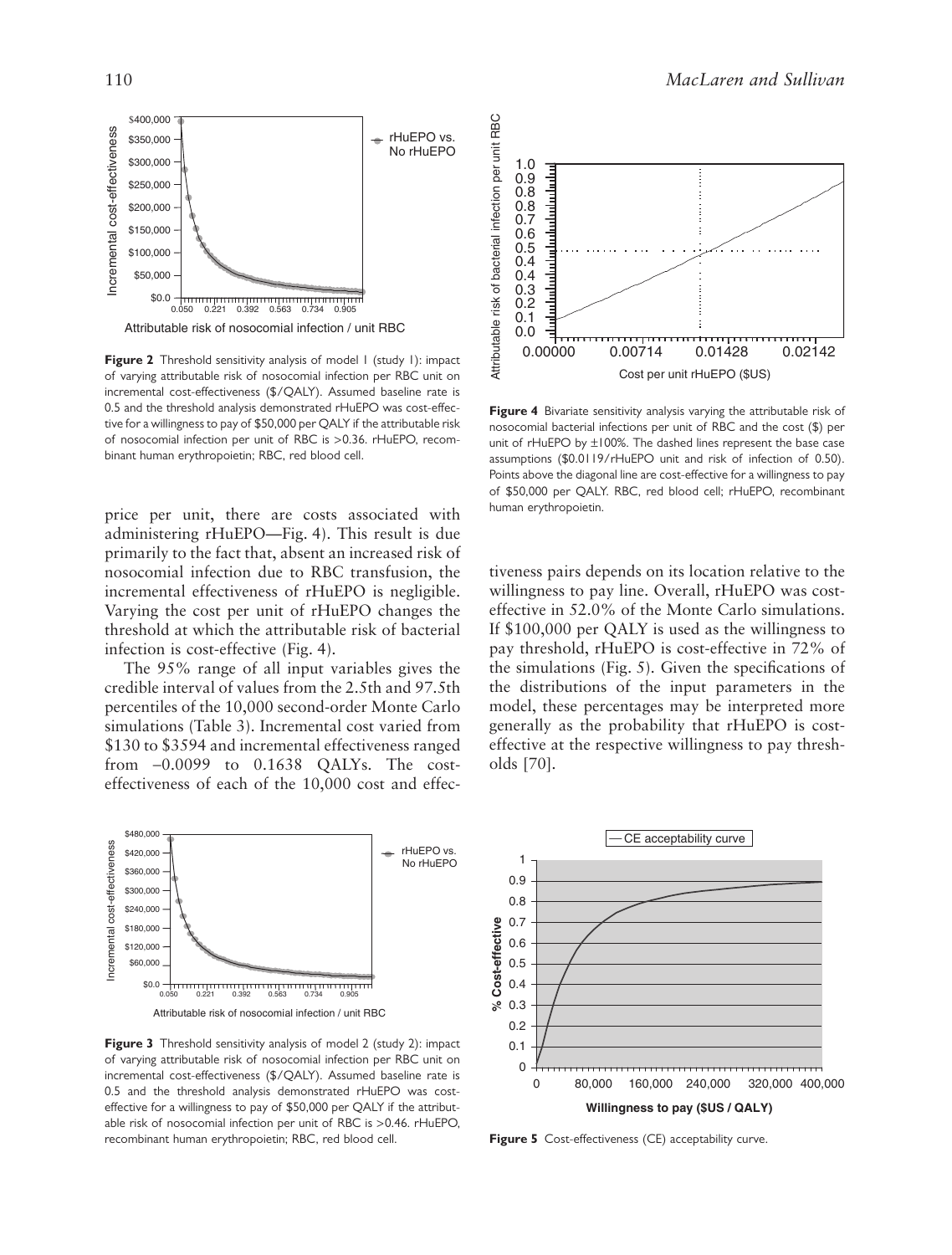**Table 3** The 95% credible intervals of input variables and outcomes from Monte Carlo simulations

| Input variables and outcomes                                                                                                                                                                                                                                                                                                                                                              | Range*                                                                                                                                                                                                                                                     |
|-------------------------------------------------------------------------------------------------------------------------------------------------------------------------------------------------------------------------------------------------------------------------------------------------------------------------------------------------------------------------------------------|------------------------------------------------------------------------------------------------------------------------------------------------------------------------------------------------------------------------------------------------------------|
| Cost parameters $(\$)$<br>rHuEPO (per unit) <sup>†</sup><br>$RBC$ (per unit) <sup>T</sup><br>DVT (per rHuEPO course of therapy) <sup>†</sup><br>Thrombocytopenia (per rHuEPO<br>course of therapy) $\bar{f}$<br>Acute lung injury <sup>+</sup>                                                                                                                                            | 0.0057-0.0205<br>143–510<br>2630-6555<br>1698-4074<br>4238-8106                                                                                                                                                                                            |
| Acute hemolytic reaction <sup>‡</sup><br>Febrile reaction <sup>2</sup><br>HIV <sup>‡</sup><br>Hepatitis $B^{\ddagger}$<br>Hepatitis $C^{\ddagger}$<br>HTLV-induced myelopathy <sup>‡</sup><br>Sepsis <sup>+</sup><br>Pneumonia <sup>#</sup><br>Bacteremia‡<br>Urinary tract infection <sup>‡</sup><br>Dosage and incidence parameters                                                     | $1100 - 2451$<br>$111 - 228$<br>44,242-82,542<br>10,217–14,146<br>21,389-33,084<br>9700–19,491<br>11,728-21,591<br>9426-15,276<br>34,429–51,993<br>503-819                                                                                                 |
| rHuEPO (total units) <sup>T</sup><br>RBC rHuEPO (total units) <sup>†</sup><br>$\mathsf{RBC}$ no rHuEPO (total units) $^\intercal$<br>Probability of RBC rHuEPO <sup>§</sup><br>Probability of RBC no rHuEPO <sup>§</sup><br>$DVT$ (per rHuEPO course of therapy) <sup>§</sup><br>Thrombocytopenia (per rHuEPO<br>course of therapy) <sup>§</sup>                                          | 81,634–232,178<br>3.84–5.70<br>3.86–8.45<br>0.377-0.580<br>0.493-0.659<br>$0.015 - 0.051$<br>0.062-0.090                                                                                                                                                   |
| Acute lung injury (per RBC unit<br>transfused)<br>Fatality rate <sup>§</sup><br>Acute hemolytic reaction (per RBC unit<br>transfused) <sup>§</sup><br>Fatality rate <sup>9</sup><br>Febrile reaction (per RBC unit                                                                                                                                                                        | $9.71 \times 10^{-5} - 3.45 \times 10^{-4}$<br>$5.79 \times 10^{-4} - 2.06 \times 10^{-3}$<br>$1.21 \times 10^{-6} - 4.27 \times 10^{-6}$<br>$0.225 - 0.314$<br>$4.76 \times 10^{-3} - 1.69 \times 10^{-2}$                                                |
| transfused) <sup>§</sup><br>Hepatitis B (per RBC unit transfused) <sup>§</sup><br>Hepatitis C (per RBC unit transfused) <sup>§</sup><br>$HIV$ (per RBC unit transfused) <sup>§</sup><br>HTLV (per RBC unit transfused) <sup>§</sup><br>Myelopathy rate <sup>s</sup><br>Attributable risk of infection (per RBC                                                                            | $9.04 \times 10^{-6} - 3.19 \times 10^{-5}$<br>$9.62 \times 10^{-6} - 3.41 \times 10^{-5}$<br>$1.32 \times 10^{-6} - 4.69 \times 10^{-6}$<br>$1.10 \times 10^{-6} - 3.85 \times 10^{-6}$<br>$1.96 \times 10^{-2} - 6.76 \times 10^{-2}$<br>$0.138 - 1.089$ |
| unit transfused) <sup>†</sup><br>Sepsis (baseline) <sup>§</sup><br>Fatality rate <sup>9</sup><br>Pneumonia (baseline) <sup>§</sup><br>Fatality rate <sup>9</sup><br>Bacteremia (baseline) <sup>§</sup><br>Fatality rate <sup>9</sup><br>Urinary tract infection <sup>§</sup>                                                                                                              | $1.22 \times 10^{-3} - 1.80 \times 10^{-3}$<br>$0.319 - 0.435$<br>$1.00 \times 10^{-2}$ -1.48 $\times 10^{-2}$<br>0.252-0.349<br>$4.39 \times 10^{-3} - 6.52 \times 10^{-3}$<br>$0.293 - 0.402$<br>$5.61 \times 10^{-3} - 8.30 \times 10^{-3}$             |
| QALYs<br>ICU <sup>I</sup> (QALE)<br>Hepatitis B decrement <sup>†</sup><br>Hepatitis C decrement <sup>†</sup><br>HIV decrement <sup>†</sup><br>HTLV-induced myelopathy decrement <sup>†</sup><br>Cost-effectiveness results<br>Total expected cost rHuEPO (\$)<br>Total expected cost no rHuEPO (\$)<br>Expected effectiveness rHuEPO (QALY)<br>Expected effectiveness no rHuEPO<br>(QALY) | $8.25 - 18.38$<br>$1.15 - 2.50$<br>$0.81 - 1.78$<br>2.58-8.98<br>$0.37 - 0.56$<br>2119-5349<br>798-3236<br>$8.20 - 18.28$<br>$8.17 - 18.19$                                                                                                                |

\*The 95% intervals give the credible range of values from the 2.5th and 97.5th percentiles of the 10,000 second-order Monte Carlo simulations. † Gamma distribution.

‡ Normal distribution.

§ Beta distribution.

DVT, deep venous thrombosis; HIV, human immunodeficiency virus; HTLV, human T-cell lymphotrophic virus; QALY, quality-adjusted life-year; RBC, red blood cell; rHuEPO, recombinant human erythropoietin.

### **Discussion**

Recombinant human erythropoietin therapy has been shown to reduce the need for RBC transfusions in ICU patients, but studies have not examined its cost-effectiveness in this patient population. In the current study, decision analysis was used to create economic models of the patient populations involved in two previously published multicenter clinical trials that were designed to assess rHuEPO for reducing the need of RBC transfusions in adult ICU populations. The results of both models suggest that rHuEPO is cost-effective when used to reduce RBC transfusion requirements in an ICU population due largely to the reduction in the risk of developing nosocomial bacterial infections associated with RBC transfusions. Although there is no consensus about the acceptable upper limit of society's willingness to pay for a given intervention, the range of base case estimates from both models is below the typical threshold of consideration (\$50,000 per QALY). Using Monte Carlo analysis, 52.0% of simulations were deemed cost-effective if \$50,000 per QALY is the acceptable upper limit of willingness to pay (Fig. 5). Of note, our results differ from other analyses that have not shown rHuEPO to be cost-effective in patient populations outside the ICU [46–48]. Nevertheless, only our analyses included the risk of bacterial infections associated with RBC transfusions, an phenomenon that currently is only recognized in ICU and cancer populations [15–28].

Our estimates are generated from the results of previously published clinical trials. Although modeling two multicenter studies involving separate ICU populations provides greater generalizability, the results of the base case analyses are limited by the patient populations and clinical criteria in these studies. In general, the magnitude of effect is usually smaller in practice than in controlled studies because of poor patient selection, failure to properly administer therapy, and inappropriate provisions of other aspects of care [71]. Altering the use of rHuEPO based on different criteria and/or patient populations may alter the cost-effectiveness results. Both studies initiated rHuEPO when Hct dropped below 38%. It is difficult to predict patients at risk for developing anemia in the ICU and little information exists to distinguish specific ICU populations at greatest risk. Altering the threshold for initiating rHuEPO therapy may change the costeffectiveness results positively or negatively depending on whether the resultant effect is drug sparing or transfusion requiring, respectively. Reducing the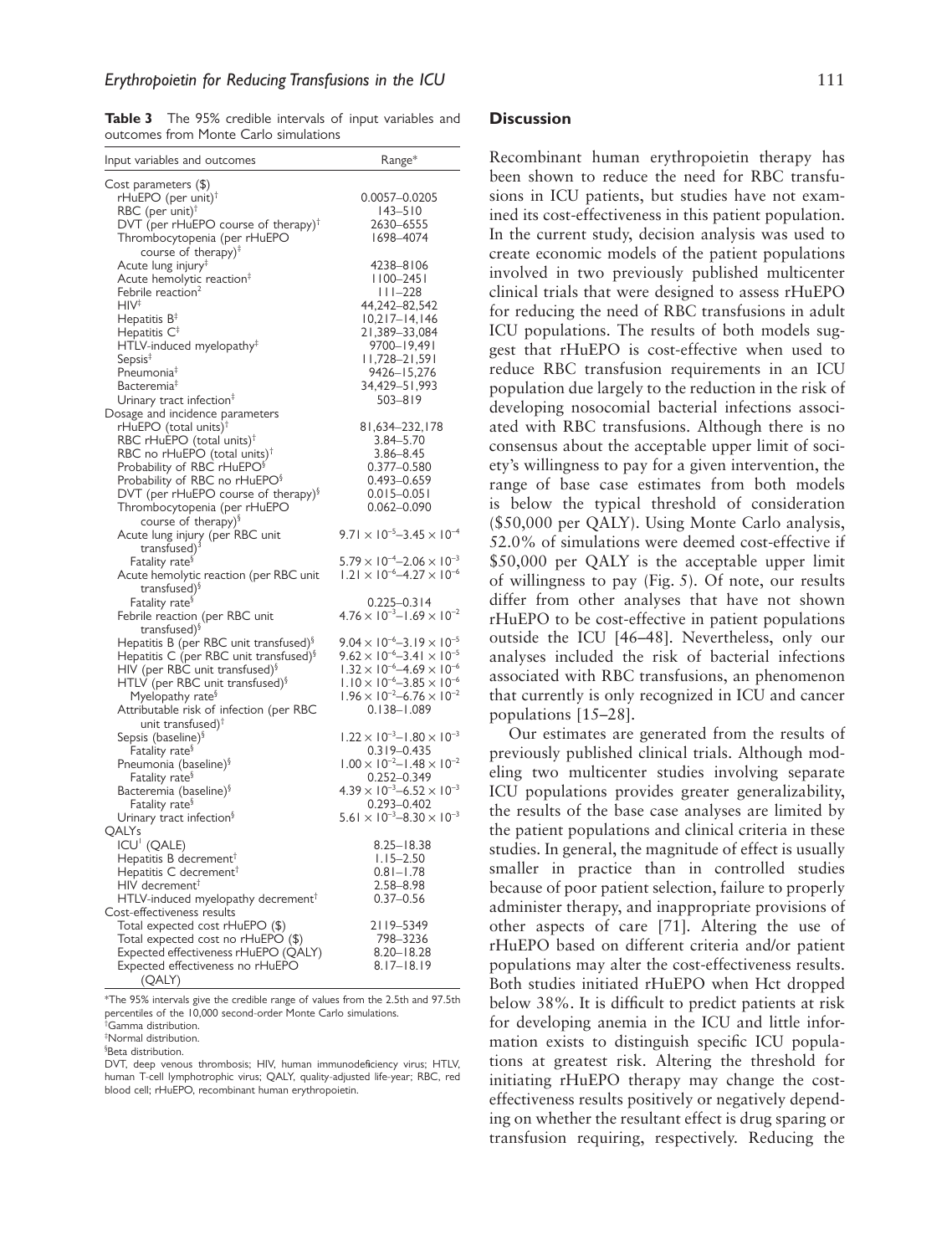transfusion thresholds from weighted mean Hct values of approximately 27.3% and 25.7% used in Studies 1 and 2, respectively, to the 21% threshold shown to be safe in the restrictive transfusion study produced a less favorable cost-effectiveness ratio of \$145,455 per QALY [14]. The benefit of lowering the Hct transfusion threshold to 21% is likely overestimated because the comparative arm in the restrictive transfusion study administered transfusions to maintain Hct above approximately 30%. Of note, surveys and cohort studies conducted after the publication of the restrictive transfusion study indicate that the majority of ICU practitioners continue to transfuse RBC units to maintain Hct at approximately 24% to 27% [3,4,72,73]. Future comparative studies of rHuEPO, however, should incorporate a restrictive transfusion protocol to determine the effectiveness of rHuEPO against evidence-based practice.

We found the attributable risk of developing nosocomial bacterial infections to be the most important determinant of cost-effectiveness. Several studies have demonstrated an association between RBC transfusions and infection risk but the degree of risk is variable and related to the cumulative number of RBC units transfused [3,15–28]. We used an attributable risk of 0.5 per RBC unit based on previously published evidence, but the thresholds of risk to maintain cost-effectiveness are 0.36 and 0.46 for a willingness to pay of \$50,000 per QALY or less for studies 1 and 2, respectively. These thresholds are within the range of uncertainty reported in the literature. In addition, altering the cost per unit of rHuEPO substantially impacts the threshold of bacterial infection risk that is costeffective (Fig. 4). Immunomodulation is the most likely explanation for enhanced infection risk with RBC transfusions because they have been shown to downregulate macrophage class II antigen production, decrease B-cell stimulation and CD4 helper Tcell number, and impair natural killer cell activity [74,75]. The immunosuppressive effect is related to leukocyte exposure with subsequent sensitization [3]. Some countries have implemented universal leucodepletion of RBC transfusions but the estimated cost to do so in the United States exceeds \$500 million [3]. We did not assume universal leucodepletion because it is unclear whether this practice alters outcomes of critically ill patients [49,50]. If proven effective, leucodepletion would be a competing strategy for reducing bacterial infections and would minimize the benefit associated with rHuEPO.

The results of both studies included in the analyses showed that approximately 10% fewer patients require RBC transfusions with rHuEPO therapy [38,39]. Nevertheless, the mean number of transfusions per patient varied substantially between studies. Study 1 saved 2.32 RBC units per patient requiring a transfusion, whereas study 2 saved only 0.13 RBC units. This difference between studies is likely due to dosage regimen variations because study 1 used aggressive early rHuEPO therapy for a mean cumulative dose of 190,900 units and study 2 used weekly administration for a mean cumulative dose of 102,400 units. Based on the results of the sensitivity analyses, however, both dosing strategies appear cost-effective. Whether alternative rHuEPO dosage regimens are cost-effective is unknown. We used average wholesale price discounted 15% to represent rHuEPO acquisition cost [45]. This may not accurately reflect the specific contract price of certain institutions, but is indicative of the average contract price in the United States and allows for more general application of the results.

We included the costs of thrombocytopenia and DVT associated with rHuEPO therapy. Study 1 showed a substantial, although statistically insignificant, increase in the occurrence of thrombocytopenia with rHuEPO. Study 2 did not report thrombocytopenia as an independent adverse effect. DVT is a recognized rare event associated with rHuEPO therapy. The exclusion of these side effects had no impact on the model results.

The incidences and costs of adverse effects associated with RBC transfusions were obtained from published sources examining the use of RBC transfusions in critically ill patients or rHuEPO for reducing transfusions in other populations [3,6,15,46–48,55–65]. Neither the incidence rates nor the costs associated with the adverse effects of RBC transfusion had a significant impact on the results of the model because of the fact that these events are extremely rare. Of note, we included only adverse effects that were well established and assumed similar adverse effect profiles for each unit of RBC. Other possible complications not included in the current analysis are psychrophile-induced shock, blood stasis, post-transfusion purpura, suppression of erythropoiesis, and alterations of oxygen carrying capacity with RBC storage [6]. Including these effects, however, would enhance the cost-effectiveness of rHuEPO.

Estimating the baseline QALE of an average ICU population is inherently unwieldy because of the heterogeneous nature of any ICU. QALE varies according to patient demographics, the reason for ICU admission, and associated patient utility esti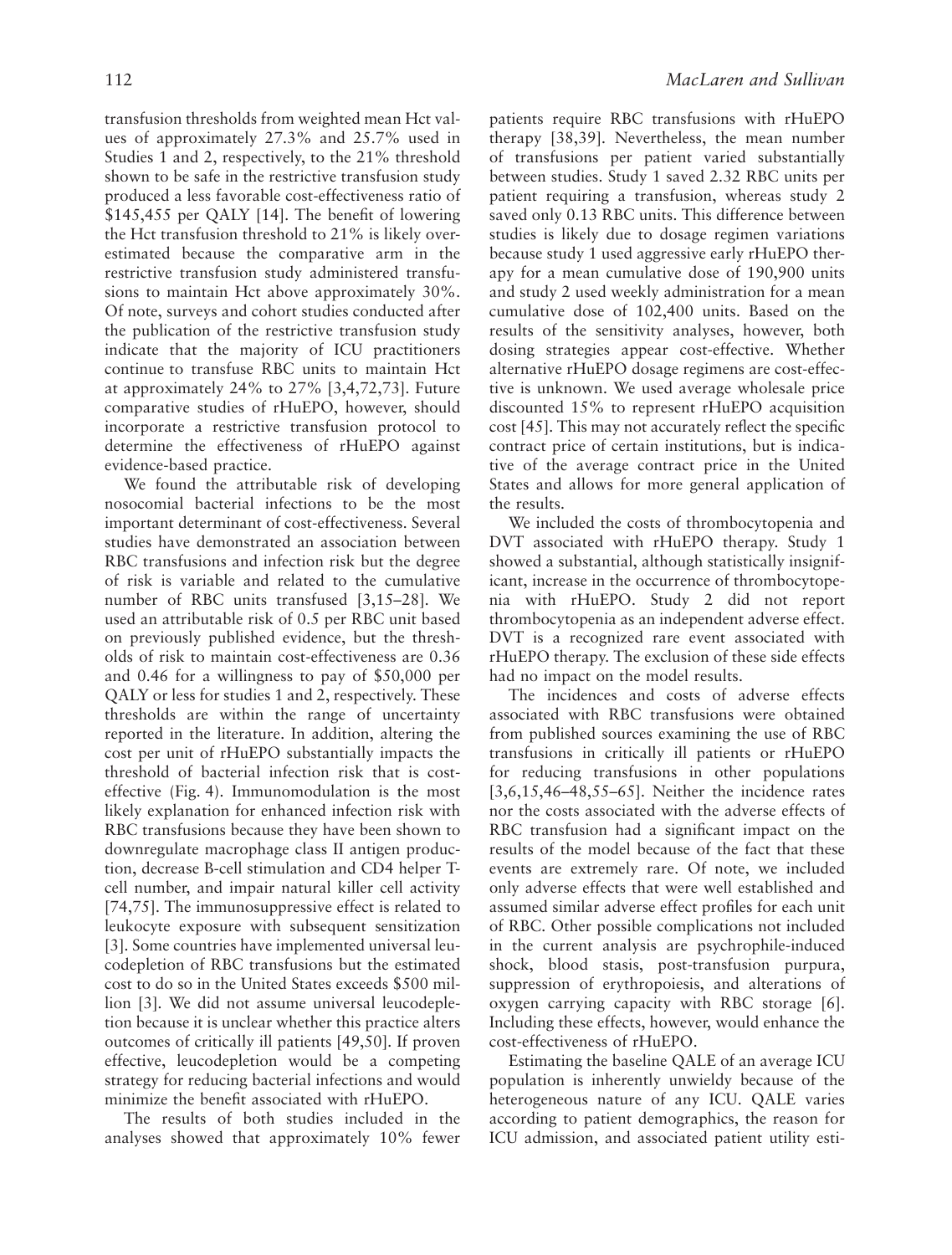mates. Nevertheless, the same baseline QALE estimate was applied to both groups of a study and thus any bias in the baseline QALE estimate would equally impact both groups. We made assumptions that several adverse effects associated with transfusions would not affect post ICU patient utility (e.g., ALI, acute hemolytic reactions, bacterial infections). These events most likely do impact QALYs but limited data exist describing long-term decrements. Including these effects, however, would enhance the cost-effectiveness of rHuEPO.

Beyond reducing RBC transfusions, studies have not shown other clinical benefits with rHuEPO therapy in critically ill patients [36,37,40,41]. In study 2, there was a trend toward reduced ICU readmission rate with rHuEPO therapy (9.8% vs. 13.3%,  $P = 0.07$ , respectively) [39]. Any additional clinical benefit would enhance the cost-effectiveness associated with rHuEPO use.

The estimates used in modeling the costeffectiveness of rHuEPO are based on multiple sources and assumptions and are therefore subject to uncertainty. Hence, we urge some degree of caution when interpreting these results. Moreover, cost-effectiveness analyses serve as one piece of information in the decision-making process when considering the implementation of health interventions. Nevertheless, we have attempted to examine the impact of this inherent uncertainty on the results of the model through the use of comprehensive sensitivity analyses. All estimates and assumptions were simultaneously varied to include all plausible values. After incorporating these extreme values, the use of rHuEPO to reduce transfusion requirements in an ICU population was cost-effective in 52.0% of the simulations.

# **Conclusions**

The results of these models suggest that using rHuEPO to reduce RBC transfusions in an ICU population is cost-effective, due primarily to the risk of nosocomial bacterial infection associated with RBC transfusions. Our findings were robust to a wide range of sensitivity analyses and two separate cost-effectiveness models. Future studies should focus on clinical outcomes other than RBC transfusion independence, determination of patients most at risk for developing anemia in the ICU, rHuEPO use while incorporating a restrictive transfusion protocol, and a priori cost-effectiveness analysis.

Source of financial support: No financial support for this project. The authors have no financial interest in the makers of erythropoietin and are not being paid as consultants for work related to erythropoietin. Preliminary results presented as a poster at the International Society for Pharmacoeconomic and Outcomes Research Eighth Annual International Meeting in May 2003 in Arlington, VA.

## **References**

- 1 Corwin HL, Krantz SB. Anemia of the critically ill: "acute" anemia of chronic disease. Crit Care Med 2000;28:3098–9.
- 2 von Ashen N, Muller C, Serke S, et al. Important role of nondiagnostic blood loss and blunted erythropoietic response in the anemia of medical intensive care patients. Crit Care Med 1999;27: 2630–9.
- 3 Vincent JL, Baron JF, Reinhart K, et al. Anemia and blood transfusion in critically ill patients. JAMA 2002;288:1499–507.
- 4 Corwin HL, Gettinger A, Pearl RG, et al. The CRIT study: anemia and blood transfusion in the critically ill—current clinical practice in the United States. Crit Care Med 2004;32:39–52.
- 5 Hebert PC, Wells G, Tweeddale M, et al. Does transfusion practice affect mortality in critically ill patients? Transfusions requirements in critical care (TRICC) investigators and the Canadian critical care trials group. Am J Respir Crit Care Med 1997;155:1618–23.
- 6 Goodnough LT, Brecher ME, Kanter MH, Aubuchon JP. Transfusion medicine. Blood transfusion. N Engl J Med 1999;340:438–47.
- 7 Innes G. Guidelines for red blood cells and plasma transfusion for adults and children: an emergency physician's overview of the 1997 Canadian blood transfusion guidelines. J Emerg Med 1998;16:129– 32.
- 8 American College of Physicians. Practice strategies for elective red blood cell transfusion. Ann Intern Med 1992;116:403–6.
- 9 Consensus Conference. Perioperative red blood cell transfusion. JAMA 1988;260:2700–3.
- 10 Expert Working Group. Guidelines for red blood cell and plasma transfusions for adults and children. Can Med Assoc J 1997;156(Suppl. 11):S1– 24.
- 11 French CJ, Bellomo R, Finfer SR, et al. Appropriateness of red blood cell transfusion in Australasian intensive care practice. MJA 2002;177:548– 51.
- 12 Corwin HL, Parsonnet KC, Gettinger A. RBC transfusion in the ICU: is there a reason? Chest 1995;108:767–71.
- 13 Hebert PC, Wells G, Martin C, et al. Variation in red cell transfusion practice in the intensive care unit: a multicentre cohort study. Crit Care 1999; 3:57–63.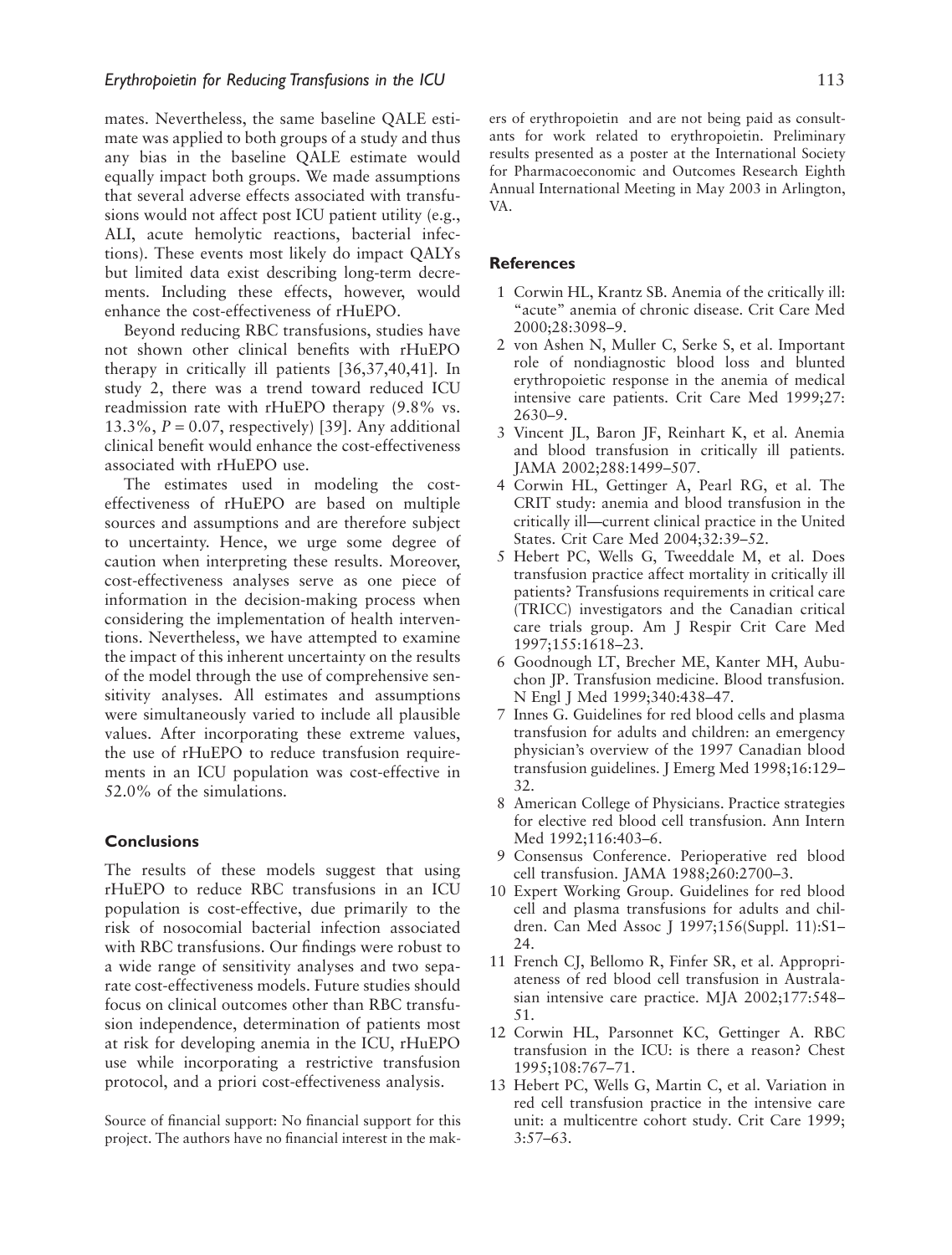- 14 Hebert PC, Wells G, Blajchman MA, et al. A multicenter, randomized, controlled clinical trial of transfusion requirements in critical care. N Engl J Med 1999;340:409–17.
- 15 Taylor RW, Manganaro L, O'Brien J, et al. Impact of allogenic packed red blood cell transfusion on nosocomial infection rates in the critically ill patients. Crit Care Med 2002;30: 2249–54.
- 16 Shorr AF, Duh MS, Kelly KM, et al. Red blood cell transfusion and ventilator-associated pneumonia: a potential link. Crit Care Med 2004;32: 666–74.
- 17 Blumberg N, Heal JM. Transfusion and host defenses against cancer recurrence and infection. Transfusion 1989;29:236–45.
- 18 Dellinger EP, Oreskovich MR, Wertz MJ, et al. Risk of infection following laparotomy for penetrating abdominal injury. Arch Surg 1984;119:20– 7.
- 19 Nichols RL, Smith JW, Klein DB, et al. Risk of infection after penetrating abdominal trauma. N Engl J Med 1984;311:1065–70.
- 20 Moore FA, Moore EE, Sauaia A. Blood transfusion. An independent risk factor for postinjury multiple organ failure. Arch Surg 1997;132:620– 4.
- 21 Graves TA, Cioffi WG, Mason AD Jr, et al. Relationship of transfusion and infection in a burn population. J Trauma 1989;29:948–52.
- 22 Edna TH, Bjerkeset Y. Association between blood transfusion and infection in injured patients. J Trauma 1992;33:659–61.
- 23 Braga M, Vignali A, Radaelli G, et al. Association between perioperative blood transfusion and postoperative infection in patients having elective operations for gastrointestinal cancer. Eur J Surg 1992;158:531–6.
- 24 Dawes LG, Aprahamian C, Condon RE, Malangoni MA. The risk of infection after colon injury. Surgery 1986;100:796–803.
- 25 Ottino G, De Paulis R, Pansini S, et al. Major sternal wound infection after open-heart surgery: a multivariate analysis of risk factors in 2579 consecutive operative procedures. Ann Thorac Surg 1987;44:173–9.
- 26 Tartter PI. Blood transfusion and infectious complications following colorectal cancer surgery. Br J Surg 1988;75:789–92.
- 27 Offner PJ, Moore EE, Biffl WL, et al. Increased rate of infection associated with transfusion of old blood after severe injury. Arch Surg 2002;137: 711–16.
- 28 Vamvakas EC, Carven JH. Allogeneic blood transfusion, hospital charges, and length of hospitalization: a study of 487 consecutive patients undergoing colorectal cancer resection. Arch Pathol Lab Med 1998;122:145–51.
- 29 Hebert PC. Transfusion requirements in critical care (TRICC): a multicenter, randomized, controlled clinical study. Br J Anaesth 1998;81(Suppl. 1):25–33.
- 30 Marik PE, Sibbald WJ. Effect of stored-blood transfusion on oxygen delivery in patients with sepsis. JAMA 1993;269:3024–9.
- 31 Vamvakas EC. Epidemiology of red blood cell utilization. Transfus Med Rev 1996;10:44–61.
- 32 Corwin HL. Anemia in the critically ill. the role of erythropoietin. Semin Hematol 2001;38(Suppl. 7):S24–32.
- 33 Jelkman W. Proinflammatory cytokines lowering erythropoietin production. J Interferon Cytokine Res 1998;18:555–9.
- 34 Faquin WC, Scheider TJ, Goldberg MA. Effect of inflammatory cytokines on hypoxia-induced erythropoietin production. Blood 1992;79:1987–94.
- 35 van Iperen CE, Biesma DH, van de Wiel A, Marx JJ. Erythropoietic response to acute and chronic anaemia: focus on postoperative anaemia. Br J Anaesth 1998;81(Suppl. 1):S2–5.
- 36 Gabriel A, Sibylle K, Chiari A. High-dose recombinant erythropoietin stimulates reticulocyte production in patients with multiple organ dysfunction syndrome. J Trauma 1998;44:361–7.
- 37 van Iperen CE, Gaillard CA, Kraaijenhagen RJ, et al. Response to erythropoiesis and iron metabolism to recombinant human erythropoietin in intensive care unit patients. Crit Care Med 2000;28:2773–8.
- 38 Corwin HL, Gettinger A, Rodriguez RM, et al. Efficacy of recombinant human erythropoietin in the critically ill patient: a randomized, doubleblind, placebo-controlled trial. Crit Care Med 1999;27:2346–50.
- 39 Corwin HL, Gettinger A, Pearl RG, et al. Efficacy of recombinant human erythropoietin in critically ill patients: a randomized, controlled trial. JAMA 2002;288:2827–35.
- 40 Poletes GP, Miller SF, Finley RK, Lincks J. Blood use in the burn unit: a possible role for erythropoietin. J Burn Care Rehabil 1994;15:37–41.
- 41 Still JM Jr, Belcher K, Law EJ, et al. A doubleblinded prospective evaluation of recombinant human erythropoietin in acutely burned patients. J Trauma 1995;38:233–6.
- 42 Sherman DS, Holian TM. Effect of erythropoietin on transfusions in the intensive care unit. Poster session Presentations: Hematol II [abstract]. Crit Care Med 2001;29(Suppl. 12):A99.
- 43 MacLaren R, Gasper J, Jung R, Vandivier W. Use of exogenous erythropoietin in critically ill patients. J Clin Pharm Ther 2004;29:195–208.
- 44 Weinstein MC, Siegel JE, Gold MR, et al. Recommendations of the panel on cost-effectiveness in health and medicine. JAMA 1996;276:1253–8.
- 45 Murray L, senior ed. Drug Topics Red Book. Montvale, NJ: Medical Economics Company, 2002.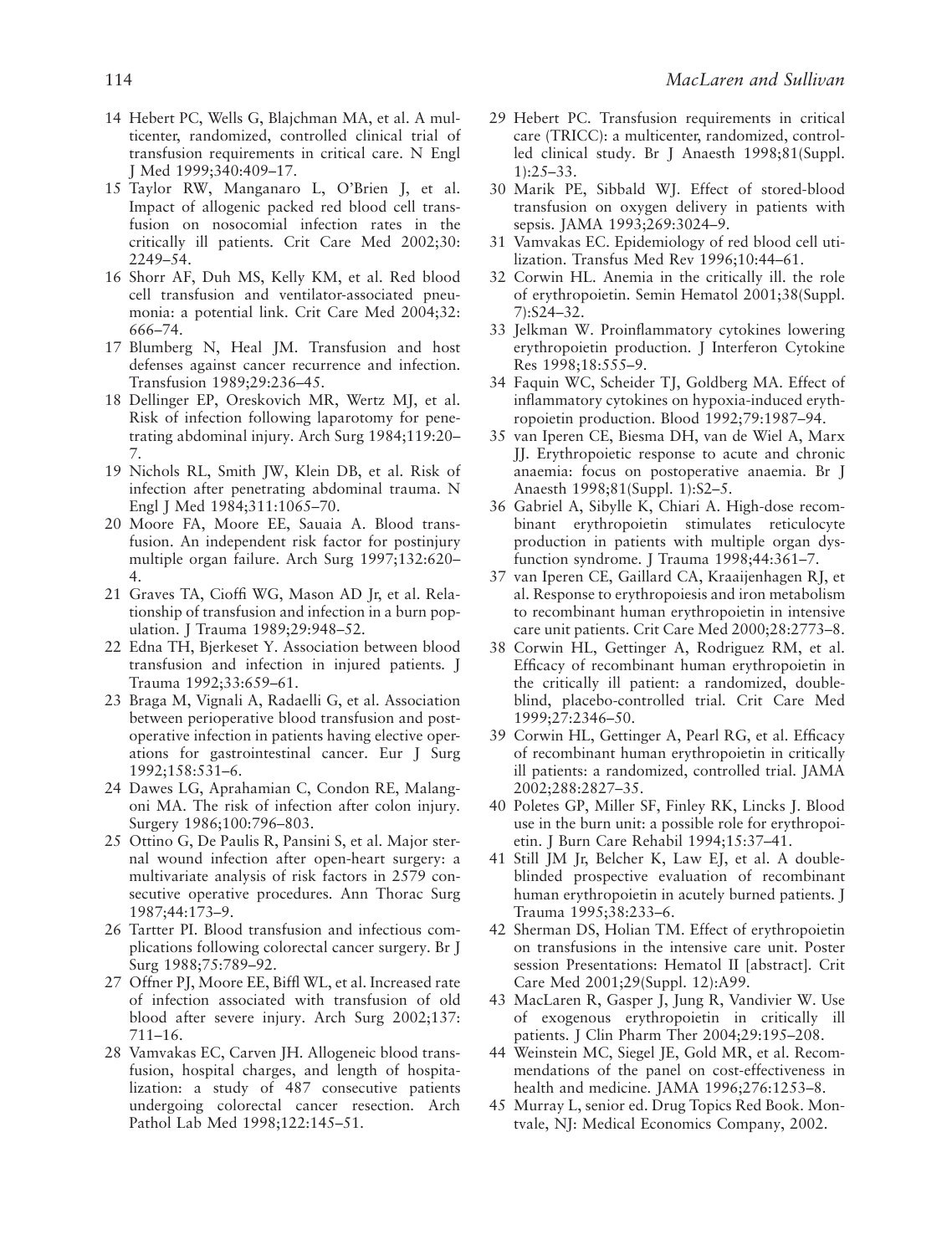- 46 Coyle D, Lee KM, Fergusson DA, Laupacis A. Cost effectiveness of epoetin-alpha to augment preoperative autologous blood donation in elective cardiac surgery. Pharmacoeconomics 2000;18: 161–71.
- 47 Marchetti M, Barosi G. Cost-effectiveness of epoetin and autologous blood donation in reducing allogeneic blood transfusions in coronary artery bypass graft surgery. Transfusion 2000;40:673– 81.
- 48 Sheffield RE, Sullivan SD, Saltiel E, Nishimura L. Cost comparison of recombinant human erythropoietin and blood transfusion in cancer chemotherapy-induced anemia. Ann Pharmacother 1997;31: 15–22.
- 49 Baron JF, Gourdin M, Bertrand M, et al. The effect of universal leukodepletion of packed red blood cells on postoperative infections in high-risk patients undergoing abdominal aortic surgery. Anesth Analg 2002;94:529–37.
- 50 Llewelyn CA, Taylor RS, Todd AA, et al. The effect of universal leukodepletion on postoperative infections and length of stay in elective orthopedic and cardiac surgery. Transfusion 2004;44:489– 500.
- 51 Spyropoulos AC, Hurley JS, Ciesla GN, de Lissovoy G. Management of acute proximal deep vein thrombosis: pharmacoeconomic evaluation of outpatient treatment with enoxaparin vs. inpatient treatment with unfractionated heparin. Chest 2002;122:108–14.
- 52 Gould MK, Dembitzer AD, Doyle RL, et al. Lowmolecular-weight heparins compared with unfractionated heparin for treatment of acute deep venous thrombosis. A meta-analysis of randomized, controlled trials. Ann Intern Med 1999;130:789–99.
- 53 O'Brien JA, Caro JJ. Direct medical costs of managing deep vein thrombosis according to the occurrence of complications. Pharmacoeconomics 2002; 20:603–15.
- 54 Rebuck JA, Yee GC, Peddicord TE, et al. Thrombocytopenia-associated costs in an adult intensive care unit population. Crit Care Med 1999; 27(Suppl.):A47.
- 55 Teres D, Rapoport J, Lemeshaw S, et al. Effects of severity of illness on resource use by survivors and nonsurvivors of severe sepsis at intensive care unit admission. Crit Care Med 2002;30: 2413–19.
- 56 Bates DW, Yu DT, Black E, et al., AMCC Sepsis Syndrome Working Group. Academic Medical Center Consortium. Resource utilization among patients with sepsis syndrome. Infect Control Hosp Epidemiol 2003;24:62–70.
- 57 Fagon JY, Chastre J, Vaugnat A, et al. Nosocomial pneumonia and mortality among patients in intensive care units. JAMA 1996;275:866–9.
- 58 Ibrahim EH, Tracy L, Hill C, et al. The occurrence of ventilator-associated pneumonia in a community hospital: risk factors and clinical outcomes. Chest 2001;120:555–61.
- 59 Warren DK, Shukla SJ, Olsen MA, et al. Outcome and attributable cost of ventilator-associated pneumonia among intensive care unit patients in a suburban medical center. Crit Care Med 2003;31: 1312–17.
- 60 Ben-Menachem T, McCarthy BD, Fogel R, et al. Prophylaxis for stress-related gastrointestinal hemorrhage: a cost effectiveness analysis. Crit Care Med 1996;24:338–45.
- 61 Pittet D, Tarara D, Wenzel RP. Nosocomial bloodstream infection in critically ill patients. Excess length of stay, extra costs, and attributable mortality. JAMA 1994;271:1598–601.
- 62 O'Grady NP, Barie PS, Bartlett J, et al. Practice parameters for evaluating new fever in critically ill adult patients. Task Force of the American College of Critical Care Medicine of the Society of Critical Care Medicine in collaboration with the Infectious Disease Society of America. Crit Care Med 1998;26:392–408.
- 63 National Vital Statistics Report. Vol. 51, no. 3, December 19, 2002. Available online at http:// www.cdc.gov/nchc/about/major/dvs /mortdata.htm. Accessed December 31, 2002.
- 64 Konopad E, Noseworthy TW, Johnston R, et al. Quality of life measures before and one year after admission to an intensive care unit. Crit Care Med 1995;23:1653–9.
- 65 Sznajder M, Aegerter P, Launois R, et al. A costeffectiveness analysis of stays in intensive care units. Intensive Care Med 2001;27:146–53.
- 66 Holtgrave DR, Pinkerton SD. Updates of cost of illness and quality of life estimates for use in economic evaluations of HIV prevention programs. J Acquir Immune Defic Syndr Hum Retrovirol 1997;16:54–62.
- 67 Bennett WG, Inoue Y, Beck JR, et al. Estimates of the cost-effectiveness of a single course of interferon-alpha 2b in patients with histologically mild chronic hepatitis C. Ann Intern Med 1997;127: 855–65.
- 68 Birkmeyer JD, Goodnough LT, AuBuchon JP, et al. The cost-effectiveness of preoperative autologous blood donation for total hip and knee replacement. Transfusion 1993;33:544–51.
- 69 Fryback DG, Stout NK, Rosenberg MA. An elementary introduction to bayesian computing using WinBUGS. Int J Technol Assess 2001;17:98– 113.
- 70 Briggs AH. Handling uncertainty in cost-effectiveness models. Pharmacoeconomics 2000;17:479– 500.
- 71 Angus DC, Linde-Zwirble WT, Clermont G, et al. Cost-effectiveness of drotrecogin alfa (activated) in